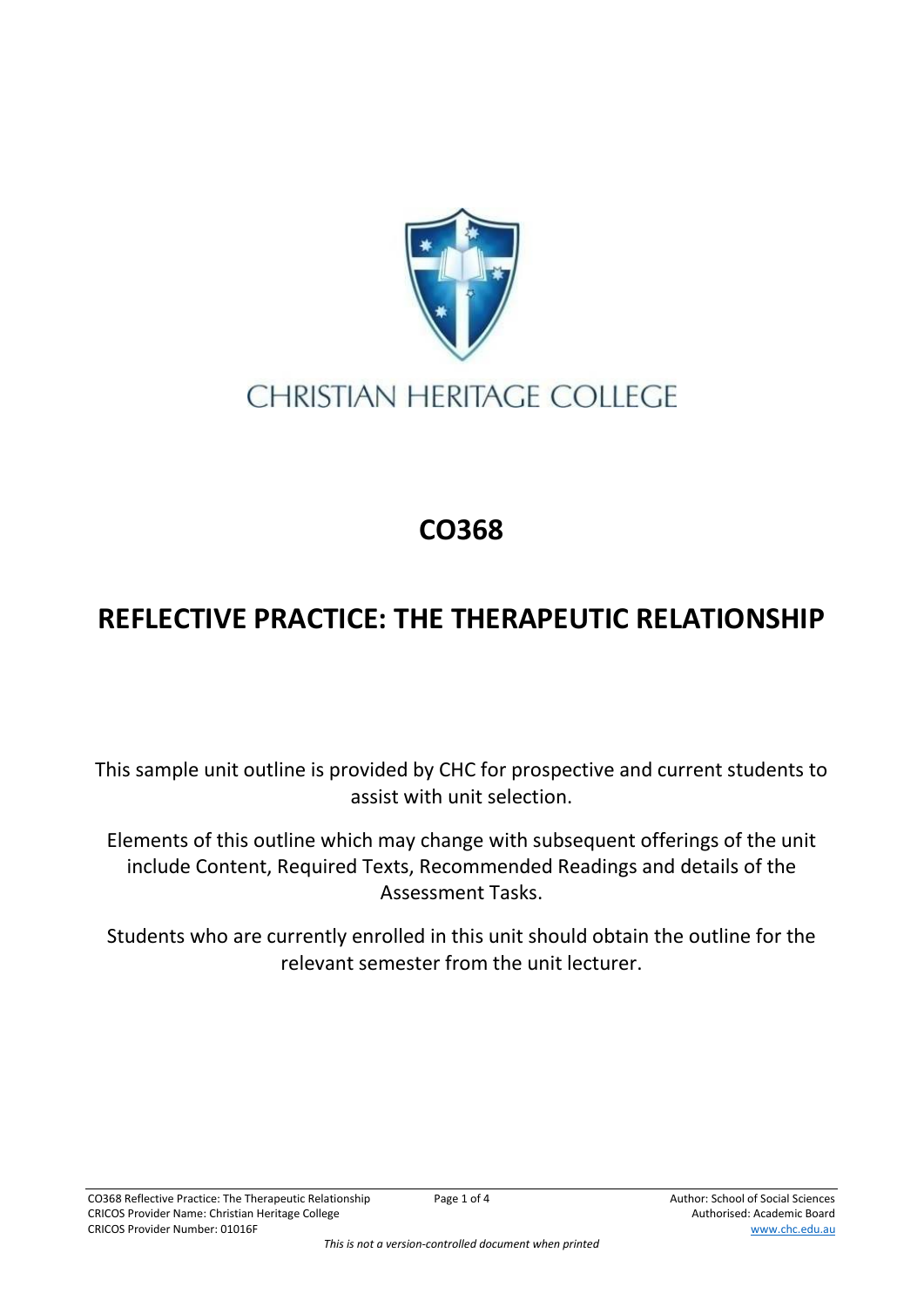| Unit code                                        | CO368                                                                                                                                                                                                                                                                                                                                                                                                                                                                                                                                                                                                                                                                                                                                                                                                                                                                                                                                                                                                                                                                                                                                                                                                                                                                                                                                                                                                                                                                            |
|--------------------------------------------------|----------------------------------------------------------------------------------------------------------------------------------------------------------------------------------------------------------------------------------------------------------------------------------------------------------------------------------------------------------------------------------------------------------------------------------------------------------------------------------------------------------------------------------------------------------------------------------------------------------------------------------------------------------------------------------------------------------------------------------------------------------------------------------------------------------------------------------------------------------------------------------------------------------------------------------------------------------------------------------------------------------------------------------------------------------------------------------------------------------------------------------------------------------------------------------------------------------------------------------------------------------------------------------------------------------------------------------------------------------------------------------------------------------------------------------------------------------------------------------|
| Unit name                                        | Reflective Practice: The Therapeutic Relationship                                                                                                                                                                                                                                                                                                                                                                                                                                                                                                                                                                                                                                                                                                                                                                                                                                                                                                                                                                                                                                                                                                                                                                                                                                                                                                                                                                                                                                |
| <b>Associated higher</b><br>education awards     | <b>Bachelor of Counselling</b>                                                                                                                                                                                                                                                                                                                                                                                                                                                                                                                                                                                                                                                                                                                                                                                                                                                                                                                                                                                                                                                                                                                                                                                                                                                                                                                                                                                                                                                   |
| <b>Duration</b>                                  | One semester                                                                                                                                                                                                                                                                                                                                                                                                                                                                                                                                                                                                                                                                                                                                                                                                                                                                                                                                                                                                                                                                                                                                                                                                                                                                                                                                                                                                                                                                     |
| Level                                            | Advanced                                                                                                                                                                                                                                                                                                                                                                                                                                                                                                                                                                                                                                                                                                                                                                                                                                                                                                                                                                                                                                                                                                                                                                                                                                                                                                                                                                                                                                                                         |
| Core/elective                                    | Core                                                                                                                                                                                                                                                                                                                                                                                                                                                                                                                                                                                                                                                                                                                                                                                                                                                                                                                                                                                                                                                                                                                                                                                                                                                                                                                                                                                                                                                                             |
| Weighting                                        | 10<br>Unit credit points:<br>Course credit points:<br>240                                                                                                                                                                                                                                                                                                                                                                                                                                                                                                                                                                                                                                                                                                                                                                                                                                                                                                                                                                                                                                                                                                                                                                                                                                                                                                                                                                                                                        |
| Delivery mode                                    | Face-to-face on site                                                                                                                                                                                                                                                                                                                                                                                                                                                                                                                                                                                                                                                                                                                                                                                                                                                                                                                                                                                                                                                                                                                                                                                                                                                                                                                                                                                                                                                             |
| <b>Student workload</b>                          | Face-to-face on site<br>Contact hours<br>35 hours<br>40 hours<br>Practicum<br>10 hours<br>Supervision<br>65 hours<br>Reading, study, and assignment preparation<br>ኔ50 hours<br><b>TOTAL</b><br>Students requiring additional English language support are expected to undertake an<br>additional one hour per week.,                                                                                                                                                                                                                                                                                                                                                                                                                                                                                                                                                                                                                                                                                                                                                                                                                                                                                                                                                                                                                                                                                                                                                            |
| Prerequisites/<br>co-requisites/<br>restrictions | Prerequisite or co-requisite<br>CO367 Reflective Practice: Consolidating Foundations                                                                                                                                                                                                                                                                                                                                                                                                                                                                                                                                                                                                                                                                                                                                                                                                                                                                                                                                                                                                                                                                                                                                                                                                                                                                                                                                                                                             |
| <b>Rationale</b><br>Prescribed text(s)           | Psychotherapy and neuroscience research conducted during the last two decades has<br>consistently suggested that the therapeutic relationship between the counselling practitioner<br>and client is a major predictor and determinant of effective therapeutic outcomes.<br>This unit is the second of the units with an embedded practicum component and is designed<br>to assist students to explore and assimilate important dimensions of what both counselling<br>practitioner and client bring to the relational encounter of therapy in the context of their<br>developing personal practice framework. This is accomplished through intentional and critical<br>reflection on students' growing experiences of practice as it occurs within their individual<br>practicum placements. Students will also examine several therapeutic relationship models,<br>the various perceptions the major schools of counselling have of the therapeutic relationship<br>and attachment theory. They will also continue to explore the implications of a Christian<br>worldview/as it applies to this relationship.<br>Crawford, A. (2015). Conclusion. In The therapeutic relationship in pastoral counselling: An<br>interdisciplinary exploration [Unpublished doctoral dissertation]. Pp. 302-325. Australian<br>Catholic University, Banyo, QLD.<br>Geller, S., & Greenberg, L. (2012). Therapeutic presence: A mindful approach to effective<br>therapy. Washington, DC: APA. |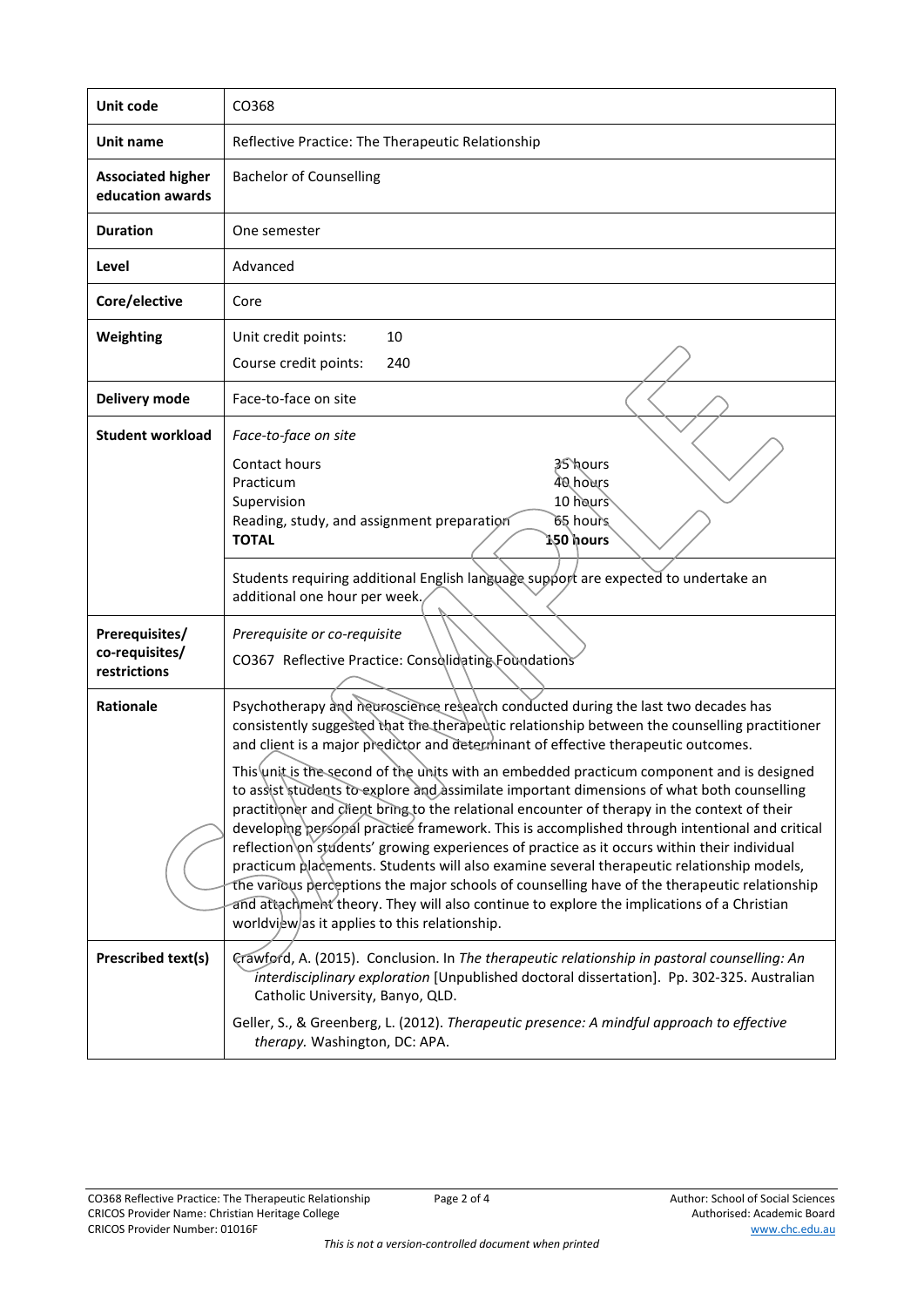| Recommended<br>readings                    | <b>Books</b>                                                                                                                                                                                                                              |
|--------------------------------------------|-------------------------------------------------------------------------------------------------------------------------------------------------------------------------------------------------------------------------------------------|
|                                            | Baldwin, M. (2013). The use of self in therapy (3rd ed.). New York, NY: Taylor & Francis.                                                                                                                                                 |
|                                            | Charura, D. & Paul, S. (2014). The therapeutic relationship handbook: Theory and practice. New<br>York, NY: OUP.                                                                                                                          |
|                                            | Clarkson, P. (2003). The therapeutic relationship. London, UK: Whurr. <sup>1</sup>                                                                                                                                                        |
|                                            | Corey, G. (2013). The art of integrative counselling. Belmont, CA: Brooks/Cole.                                                                                                                                                           |
|                                            | Duncan, B., & Miller, S., Wampold, B., & Hubble, M. (Eds). (2010). The heart and soul of<br>change: Delivering what works in therapy (2nd ed.). Washington, DC: American<br>Psychological Association. <sup>1</sup>                       |
|                                            | Geller, S., & Greenberg, L. (2012). Therapeutic presence: A mindful approach to effective<br>therapy. Washington, DC: APA.                                                                                                                |
|                                            | Norcross, J. C. (2011). Psychotherapy relationships that work: Therapist contributions and<br>responsiveness to patients. Oxford, UK: Oxford University Press                                                                             |
|                                            | Purdie, N., Dudgeon, P., & Walker, R. (2010). Working together: Aboriginal and Torres Strait<br>Islander mental health and wellbeing principles and practice. Canberra: Australian<br>Government Department of Health and Ageing.         |
|                                            | Rowan, J., & Jacobs, M. (2002). The therapist's use of self. Maidenhead, UK: Open University<br>Press. $1$                                                                                                                                |
|                                            | Journals                                                                                                                                                                                                                                  |
|                                            | Journal of Psychology and Theology                                                                                                                                                                                                        |
|                                            | Journal of Psychology and Christianity                                                                                                                                                                                                    |
|                                            | Journal of Pastoral Care and Counselling                                                                                                                                                                                                  |
|                                            | Journal of Psychotherapy Integration                                                                                                                                                                                                      |
|                                            | In addition to the resources above, students should have access to a Bible, preferably a<br>modern translation such as The Holy Bible: The New International Version 2011 (NIV 2011) or<br>The Holy Bible: New King James Version (NKJV). |
|                                            | These and other translations may be accessed free on-line at http://www.biblegateway.com.<br>The Bible app from LifeChurch tv is also available free for smart phones and tablet devices.                                                 |
| <b>Specialist resource</b><br>requirements | Digital recording device                                                                                                                                                                                                                  |
| Content                                    | 1. The therapeutic relationship as a core counselling condition<br>2. Common factors and client outcomes research<br>3. Models of the therapeutic relationship                                                                            |
|                                            | 4. First Australians and multicultural implications for developing a therapeutic relationship                                                                                                                                             |
|                                            | Major schools of counselling and the therapeutic relationship<br>5.<br>The neuroscience of the therapeutic relationship<br>6.                                                                                                             |
|                                            | Transference and counter-transference                                                                                                                                                                                                     |
|                                            | 8. Resonance, resistance<br>9. Emotional development and attachment styles                                                                                                                                                                |
|                                            | 10. Implications of attachment for the therapeutic relationship and process                                                                                                                                                               |
|                                            | 11. The counsellor's use of self in the therapeutic relationship<br>12. Christian worldview and the therapeutic relationship                                                                                                              |

CO368 Reflective Practice: The Therapeutic Relationship Page 3 of 4 Author: School of Social Sciences CRICOS Provider Name: Christian Heritage College Authorised: Academic Board CRICOS Provider Number: 01016F www.chc.edu.au

<sup>&</sup>lt;sup>1</sup> Seminal text